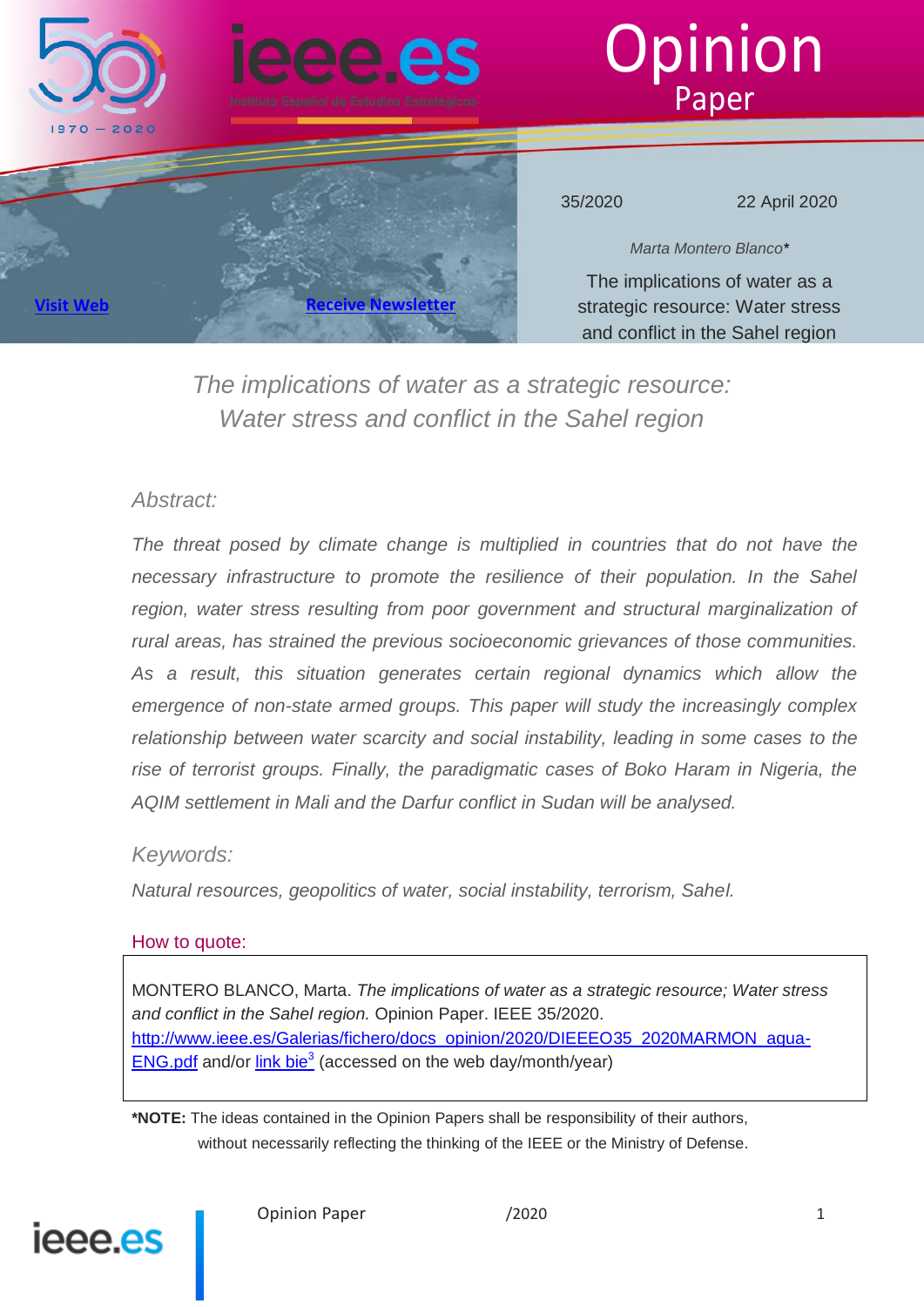

Marta Montero Blanco

#### **Introduction**

Over the last two decades, climate change has been considered a major threat to humankind. Indeed, there are several situations that deeply affects human health in broad levels due to the warming of the atmosphere, going from air pollution to the rise of sea level. The urgency of rethinking the human way of living has also been incorporated within the International Relations (IR) theories and as a result, a sub-tendency of though called Green Theories, has been progressively gaining followers. The main argument defended by these scholars is that throughout classical theories such as Realism and Liberalism, a gap between society and environment has been constructed, displacing out humans from nature and removing the imaginary of human beings as inherently linked to natural world<sup>1</sup>. Therefore, a change within societies about the instrumental relationship with natural resources becomes quite needed $^2$ .

One of the most significant impacts of global warming on the usual development of human activity is the alteration in meteorological conditions and environmental degradation, leading to a huge contrast in weather phenomena such as long drought periods or unstable rainfall cycles. Poorest countries do not usually have the required infrastructures to face the effects of this kind of variations, so they are the most affected by climate change. The most visible effect is water stress and in the worst scenario, water scarcity. In fact, livelihood of more than a 75 percent of the inhabitants of regions such as Lake Chad Basin or the Darfur region in Sudan, rely on environmental resources, mainly water related $3,4$ .

<sup>4</sup> NET, K. and RÜTTINGER, L. (2016): *Insurgency, Terrorism and Organised Crime in a Warming Climate: Analysing the Links Between Climate Change and Non-State Armed Groups*. Berlin, Germany: Climate Diplomacy. p. 17.



<sup>1</sup> SMITH, R. (2017): *The Water Scarcity-Conflict Nexus: The Case of Darfur* (unpublished master thesis). Stellenbosch University. Stellenbosch, South Africa. p.11.

 $<sup>2</sup>$  Ibidem. p. 22.</sup>

 $3$  Ibidem. p. 83.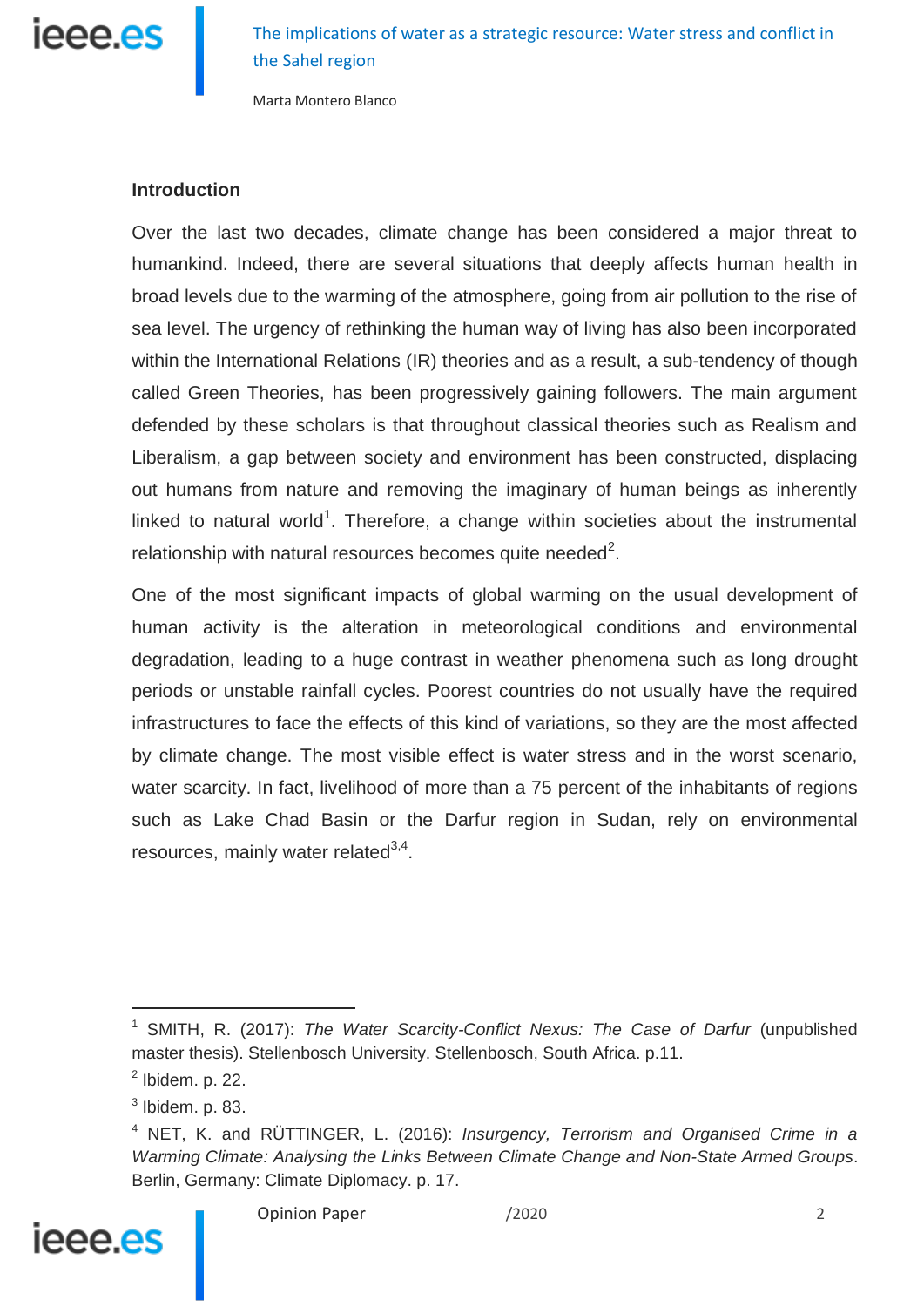The implications of water as a strategic resource: Water stress and conflict in the Sahel region

Marta Montero Blanco

Water, indeed, has a strategic value that usually creates the feeling of urgency<sup>5</sup> since it is irreplaceable<sup>6</sup>, and therefore the stress or scarcity of this resource involves security concerns<sup>7</sup>, and both political and socio-economic instability, leading most of the times to violent conflicts and the emergence of non-state armed groups. Nevertheless, climate change is just a risk multiplier<sup>8</sup>, since environmental pressures strain previous political, social or economic grievances that eventually contribute to the flourishing of armed groups across the region<sup>9</sup>. As Lukas Rüttinger stressed: 'Climate change does not create terrorists, but climate change changes the context in which these groups operate and contributes to creating the conditions in which those groups can thrive'<sup>10</sup>.

The main purpose of this paper is to define the effects of climate change in the Sahel region and the implications of water scarcity in delving the socioeconomic grievances of their inhabitants, usually placed in rural areas, and lastly leading to conflict and the emergence of non-state armed groups. For that matter, the paper will address first the huge relation between climate change impact in the region management of water and the growing social instability within its inhabitants along with the emerge of terrorist groups, and finally different real cases will be exposed: Boko Haram in Nigeria, AQIM in Mali and the conflict in the Darfur region in Sudan.

<sup>10</sup> DARBY, M. (2017): Boko Haram terrorists thriving on climate crisis: report. *Climate Home News*. (visited on 30/12/2019). Available at: [https://www.climatechangenews.com/2017/04/20/boko-haram-terrorists-thriving-climate-crisis](https://www.climatechangenews.com/2017/04/20/boko-haram-terrorists-thriving-climate-crisis-report/)[report/](https://www.climatechangenews.com/2017/04/20/boko-haram-terrorists-thriving-climate-crisis-report/)



<sup>5</sup> CNA (2017): *The Role of Water Stress in Instability and Conflict*. CNA Analysis & Solutions. p. 11.

<sup>&</sup>lt;sup>6</sup> KYUNGMEE, K. and SWAIN, A. (2017): Crime, Corruption, Terrorism and Bevond: A Typology of Water Crime. In Delaeminck, D., Adeel, Z. and Sandford, R. (Eds.), *The Human Face of Water Security.* Switzerland: Springer. p. 96.

<sup>7</sup> CNA (2017): *The Role of Water* ... ref. p. 7.

<sup>8</sup> NET, K. and RÜTTINGER, L. (2016): *Insurgency, Terrorism and ...* ref. p. 8.

<sup>&</sup>lt;sup>9</sup> PIESSE, M. (2017): Boko Haram: Exacerbating and Benefiting from Food and Water Insecurity in the Lake Chad Basin. *Independent Strategic Analysis of Australia's Global Interests.* p. 3.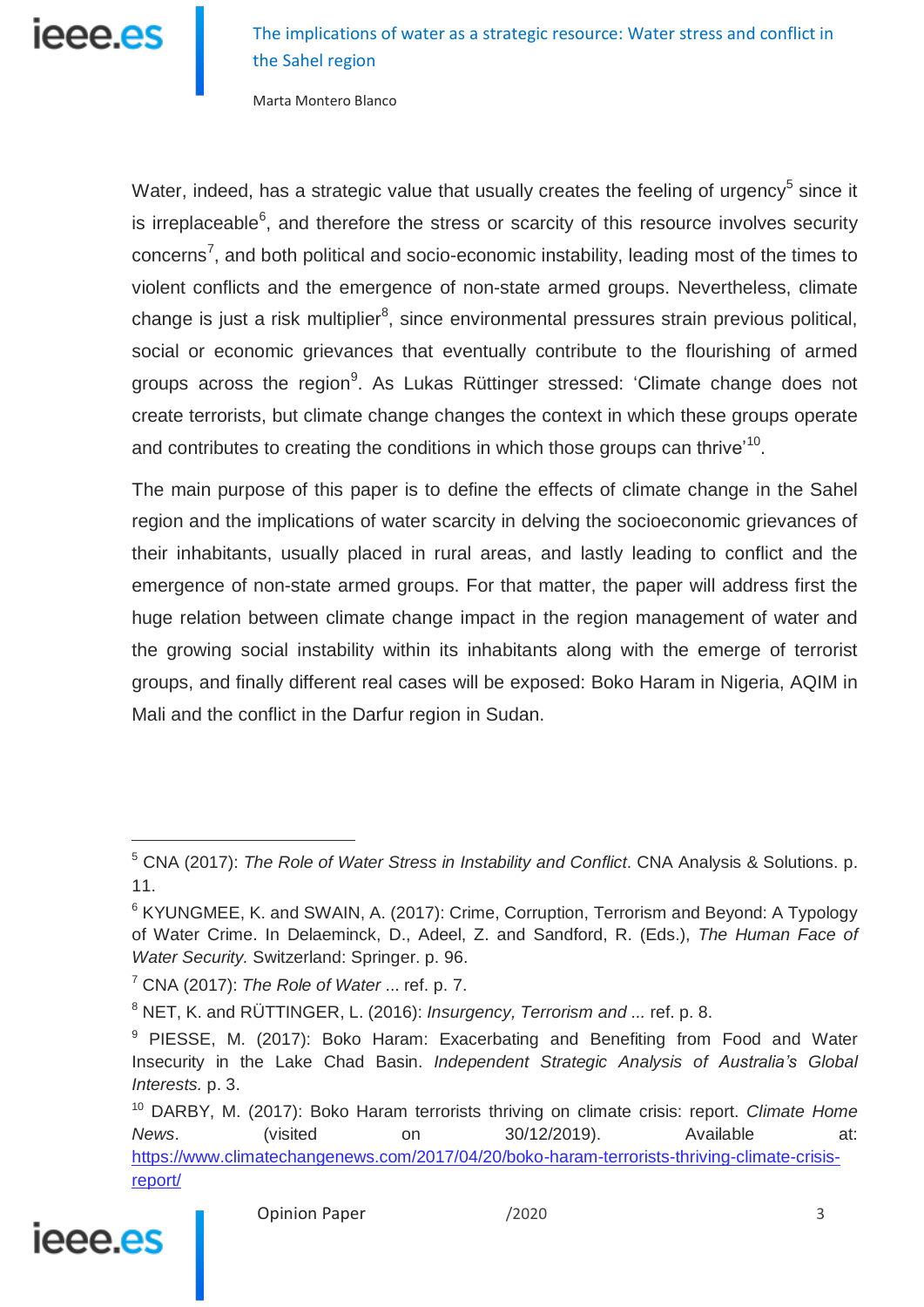

Marta Montero Blanco

#### **Water scarcity and conflict**

Water is the most important resource that rules human evolution in every possible way and provides both food security and the correct development of economic activities water is used massively in industry. During the last fifty years, severe droughts have hugely affected the Sahel region leading to the destruction of diverse human settlements along the area and causing the displacement of hundreds of people. Climate change has delved into the uncertainty felt by displaced communities since it constitutes a serious threat to their way of life. Massive population movements within and outside borders of Sahel countries together with the poor management of water infrastructures has led to an increasingly strain of social and ethnic tensions and a progressively more violent competition for the remaining natural resources<sup>11</sup>.

In this section, the paper will try to address the complex relationship between climate change, water scarcity and the fragility of social structures that can lead ultimately to violent conflicts and the emergence of non-state armed groups.

## *The definition of water as a strategic resource: what are the consequences of climate change?*

Water and water ecosystems support most of the socioeconomic activities of human beings, and if we focus on the Sahel region, water dependency is even higher. Within rural areas, the degradation of hydrological ecosystems could destroy traditional economic ways of production together with the progressive deterioration of the communities who benefit from this type of economy<sup>12</sup>. Thus, climate change, as a source of alteration of meteorological events —rainy periods included—, constitutes a seriously threat for the way of living of those communities.

Firstly, a theoretical framework will be established in order to address and define a few concepts for the correct understanding of the paper's thesis. Since water stress can be a serious threat to the normal development of human beings, it is necessary to establish

<sup>12</sup> MAGALLÓN PORTOLÉS, C. (2008): *El agua, derecho humano y raíz de conflictos*. Gobierno de Aragón: Fundación Seminario de Investigación para la Paz. p. 12.



<sup>11</sup> NET, K. and RÜTTINGER, L. (2016): *Insurgency, Terrorism and ...* ref. p. 15.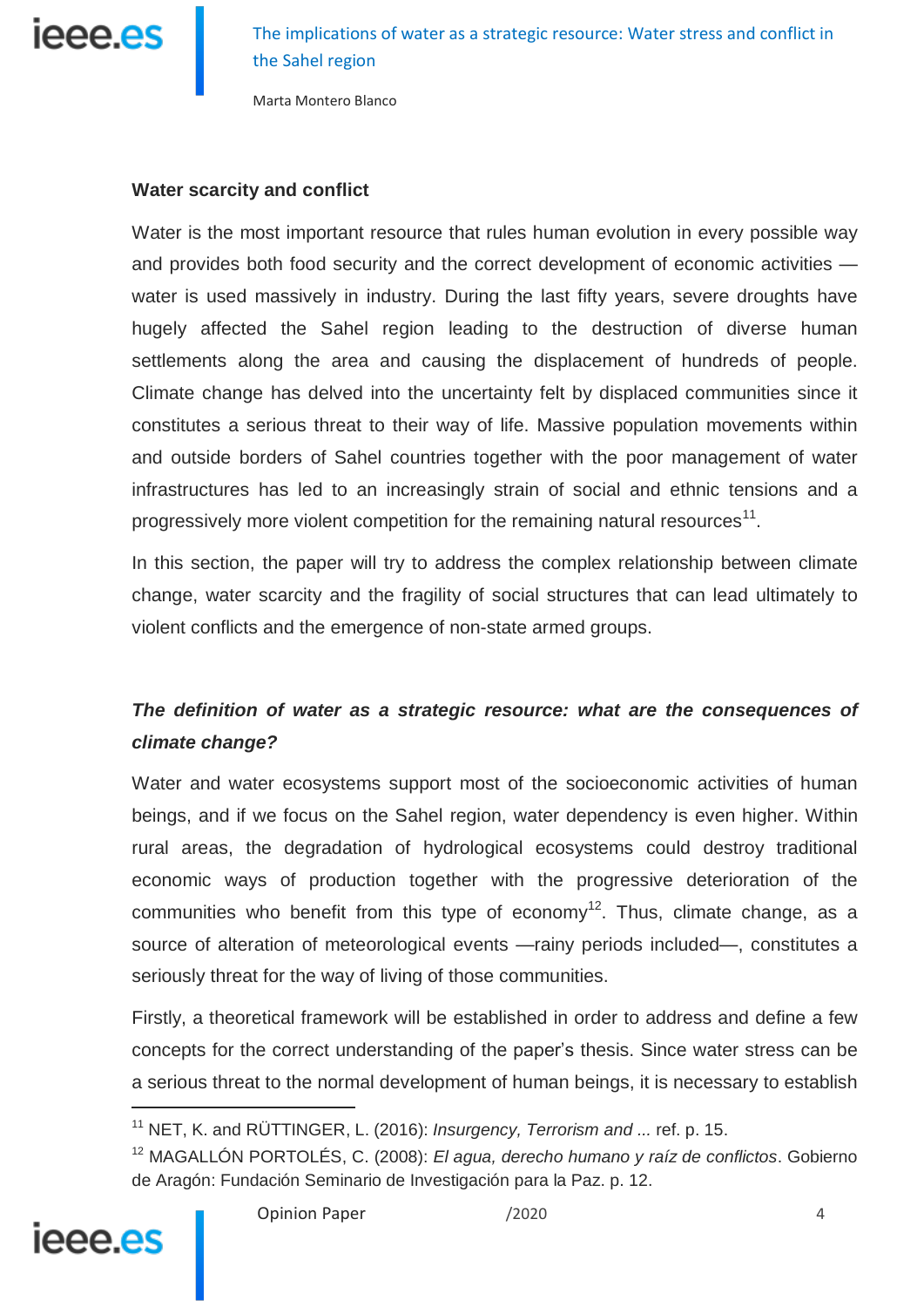The implications of water as a strategic resource: Water stress and conflict in the Sahel region

Marta Montero Blanco

a link between water and security. Therefore, water security is defined by Grey and Sadoff as 'the availability of an acceptable quantity and quality of water for health, livelihoods, ecosystems and production, coupled with an acceptable level of waterrelated risks to people, environment and economies.<sup>13</sup> Once that water is pictured as a strategic resource for human security, there are two ways in which the quantity and quality of water can vary. Water stress appears when 'the demand for water by people —where individuals, local communities, regions, even countries—exceeds the available supply during a certain period or when poor quality restricts its use'.<sup>14</sup> However, when the average of available water is so scarce that it cannot sustained all sectors, it is named water scarcity<sup>15</sup>.

Finally, a last differentiation is required. There are two ways of picture the strategic value of water: as a conflict trigger or as a strategic resource during a conflict. In the first approach, water is contemplated as a root cause of different conflicts in which water stress can put even more pressure over social grievances and competition over resources. It can be labelled as the *géopolitique de l'eau —*or water geopolitics inevitably connected with another geopolitical tensions within a region, as Lacoste stated in 2001<sup>16</sup>, and added to a huge list of factors that can cause direct or indirectly social instability<sup>17</sup>. On the other hand, water can be pointed out as a natural resource with certain strategic value during a conflict, since access to water during water stress periods can be used by non-state armed groups as an effective coerce and recruit tool to gain power within a region<sup>18</sup>. Thus, poison water resources like Boko Haram in Nigeria has done<sup>19</sup> or attack water infrastructures as strategic assets<sup>20</sup> can be recurring actions for terrorist groups. Here, scholars have introduced the topic of environmental terrorism which refers to 'the unlawful use of force against environmental resources or

## ieee.es

<sup>13</sup> KYUNGMEE, K. and SWAIN, A. (2017): Crime, Corruption ... ref. p. 97.

<sup>14</sup> CNA (2017): *The Role of Water* ... ref. p. 1.

<sup>15</sup> SMITH, R. (2017): *The Water Scarcity-Conflict ...* ref. p. 14.

<sup>16</sup> LACOSTE, Y. (2001): Géopolitique de l'eau. *La Découverte*, 102. p. 5.

<sup>17</sup> CNA (2017): *The Role of Water* ... ref. p. 21.

<sup>18</sup> Ibidem*.* p. 30.

<sup>19</sup> NET, K. and RÜTTINGER, L. (2016): *Insurgency, Terrorism and ...* ref. p. 18.

<sup>20</sup> CNA (2017): *The Role of Water* ... ref. p. 30.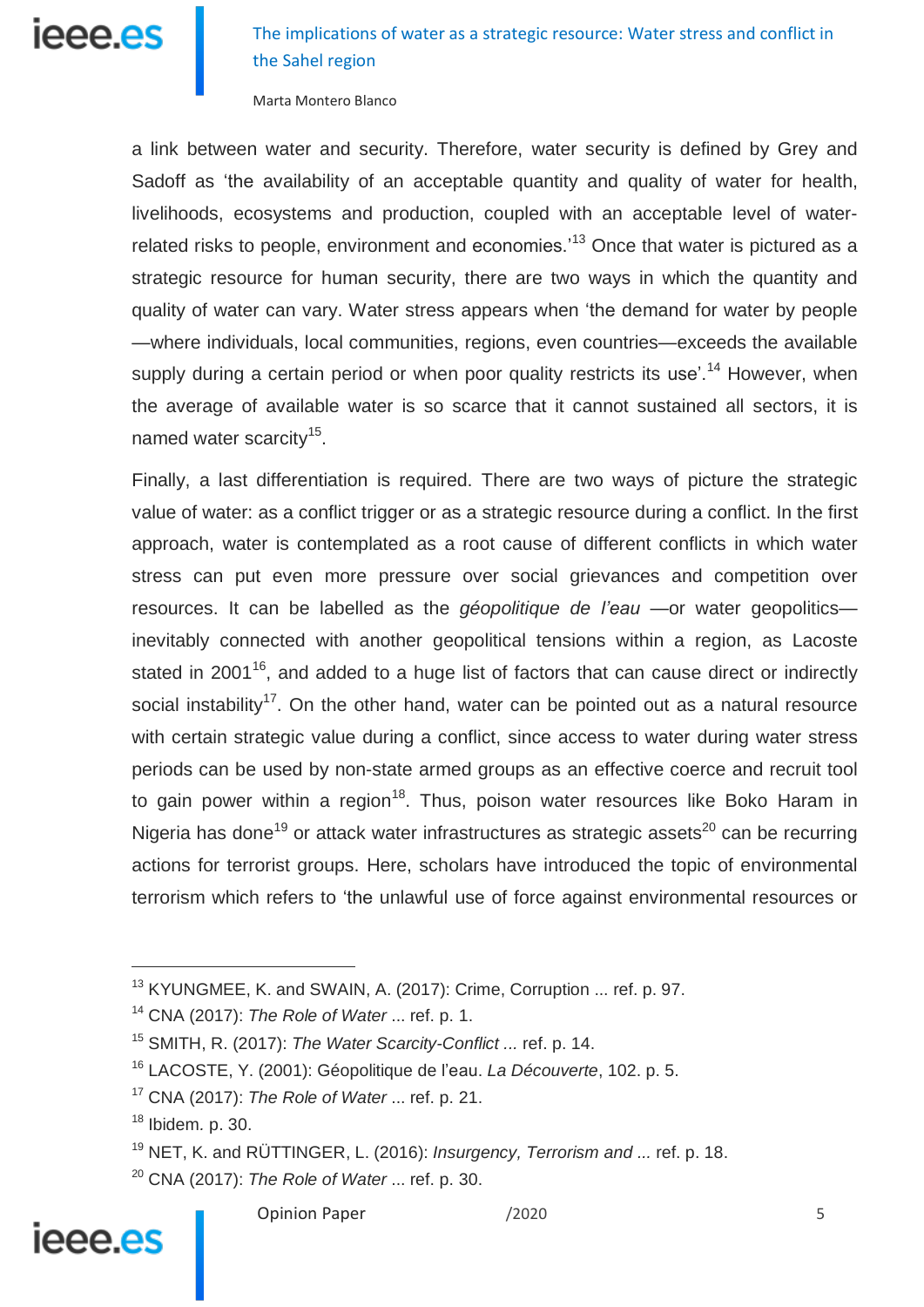

Marta Montero Blanco

systems with the objective to harm individuals or deprive populations of environmental benefit(s) in the name of a political or social objective $^{21}$ .

The purpose of this paper is to create a link between water stress and the emergence of different conflicts along the Sahel region so it will be focus in the *géopolitique de l'eau* and water as a strategic source of instability within social structures, lastly leading to conflict.

### *The relationship between climate change and social instability*

The Sahel region is disproportionately affected by high variabilities within climate change impact. In fact, temperatures in that area are rising 1.5 percent faster than the global average<sup>22</sup>, causing instability and uncertainty among population and deeply damaging traditional ways of production<sup>23</sup>. Among the Sahel region, rural settlements depend on activities that rely mainly in climate-sensitive agriculture<sup>24,25</sup>. Therefore, small variations within rain patterns can ruin their ways of living, leading to food insecurity and reducing the resilience of these communities $^{26}$ . Those economic activities used to involve high degrees of mobility but changes in base resources have affected patterns of migrations<sup>27</sup> along with the uncertainty of rainfall periods that contributes to the progressive loss of previous capacity of dealing with resource shocks<sup>28</sup>.

<sup>28</sup> VIVEKANANDA, J. *et al*. (2019): *Shoring Up Stability ...* ref*.* p. 43.



<sup>21</sup> GLEICK, P. H. (2006): Water and Terrorism. *Water Policy*, 8. p. 484.

 $22$  LUENGO CABRERA, J. and MUGGAH, R. (2019): The Sahel is engulfed by violence. Climate change, food insecurity and extremists are largely to blame. *World Economic Forum*.(visited on 30/12/2019), available at: [https://www.weforum.org/agenda/2019/01/all-the](https://www.weforum.org/agenda/2019/01/all-the-warning-signs-areshowing-in-the-sahel-we-must-act-now/)[warning-signs-areshowing-in-the-sahel-we-must-act-now/](https://www.weforum.org/agenda/2019/01/all-the-warning-signs-areshowing-in-the-sahel-we-must-act-now/)

<sup>23</sup> MAGALLÓN PORTOLÉS, C. (2008): *El agua, derecho ...* ref. p. 109.

<sup>24</sup> NET, K. and RÜTTINGER, L. (2016): *Insurgency, Terrorism and ...* ref. p. 11.

 $25$  KORTLAND, J. (2019): Water, Peace and Security partnership: Addressing human security risks related to water in Mali. *Wetlands International*. (visited on 28/12/2019), available at: [https://www.wetlands.org/news/water-peace-ecurity-partnership-addressing-human-security](https://www.wetlands.org/news/water-peace-ecurity-partnership-addressing-human-security-risksrelated-water-mali/)[risksrelated-water-mali/](https://www.wetlands.org/news/water-peace-ecurity-partnership-addressing-human-security-risksrelated-water-mali/)

<sup>26</sup> VIVEKANANDA, J., WALL, M, SYLVESTRE, F. and NAGARAJAN, C. (2019): *Shoring Up Stability: Addressing Climate and Fragility Risks in the Lake Chad Region.* Berlin, Germany: Adelphi. p. 43.

<sup>27</sup> NET, K. and RÜTTINGER, L. (2016): *Insurgency, Terrorism and ...* ref. p. 15.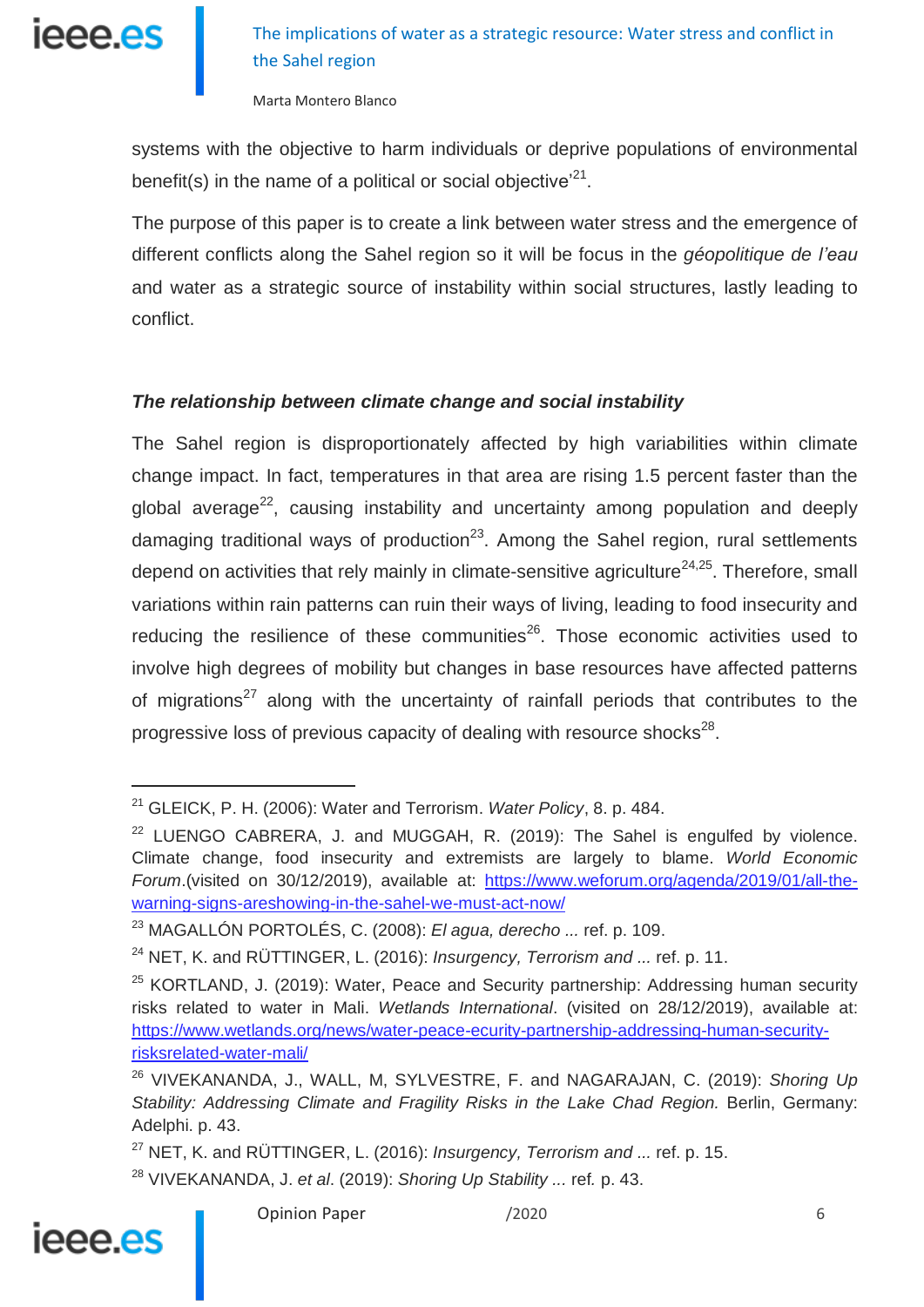## The implications of water as a strategic resource: Water stress and conflict in the Sahel region

Marta Montero Blanco

Climate change constitutes a huge threat to fragile structures along Sahel rural regions since situations of water stress can exacerbate previous tensions between pastoralist, farmers and fishers<sup>29</sup> in the competition for remaining resources —water decrease also include the reduction of fish stocks and the loss of vegetation<sup>30</sup>. Rather than a defining cause, climate change is a risk multiplier $^{31}$  that intensifies resource competition and add more pressure to previous socioeconomic grievances such as poor governance or weak institutions, languishing economies, marginalization or spiking migration $32$ .

Weak governmental institutions and the systematic marginalization of affected areas has led to a poor management of water and water infrastructure, deteriorating even more resource competition due to the severe droughts that have devastated those territories. In fact, most of water scarcity problems have been related to poor management of water or to the total absence of water infrastructures<sup>33</sup>. For instance, every case exposed in this paper presents a poor management of water by governmental institutions. In Nigeria, water stress is not a geographical problem but the distortion between rural and urban supply caused that only the 19 percent of Nigerians has access to safe drink water<sup>34</sup>. Another example can be found in the Darfur region in Sudan. In Northern Darfur there are large acquirers of water, but they are so far from populated areas that have not been set up into useable sources $^{35}$ .

### *The relationship between water scarcity and conflict*

The absence of an appropriate management of natural resources and the scarce implication in rural areas have caused the lack of legitimacy of governmental institutions and central power. This absence of protection usually creates, among rural communities

<sup>35</sup> SMITH, R. (2017): *The Water Scarcity-Conflict ...* ref. p. 82.



<sup>29</sup> NET, K. and RÜTTINGER, L. (2016): *Insurgency, Terrorism and ...* ref. p. 10.

 $30$  Ibidem. p. 15.

<sup>31</sup> Ibidem. p. 8*.*

 $32$  LUENGO CABRERA, J. and MUGGAH, R. (2019): The Sahel is engulfed ... ref.

<sup>33</sup> CNA (2017): *The Role of Water* ... ref. p. 3.

 $34$  ODUME, N. and SLAUGHTER, A. (2017): How Nigeria is wasting its rich water resources. *The Conversation.* (visited 15/01/2020), available at: [https://theconversation.com/how-nigeria](https://theconversation.com/how-nigeria-iswasting-its-rich-water-resources-83110)[iswasting-its-rich-water-resources-83110](https://theconversation.com/how-nigeria-iswasting-its-rich-water-resources-83110)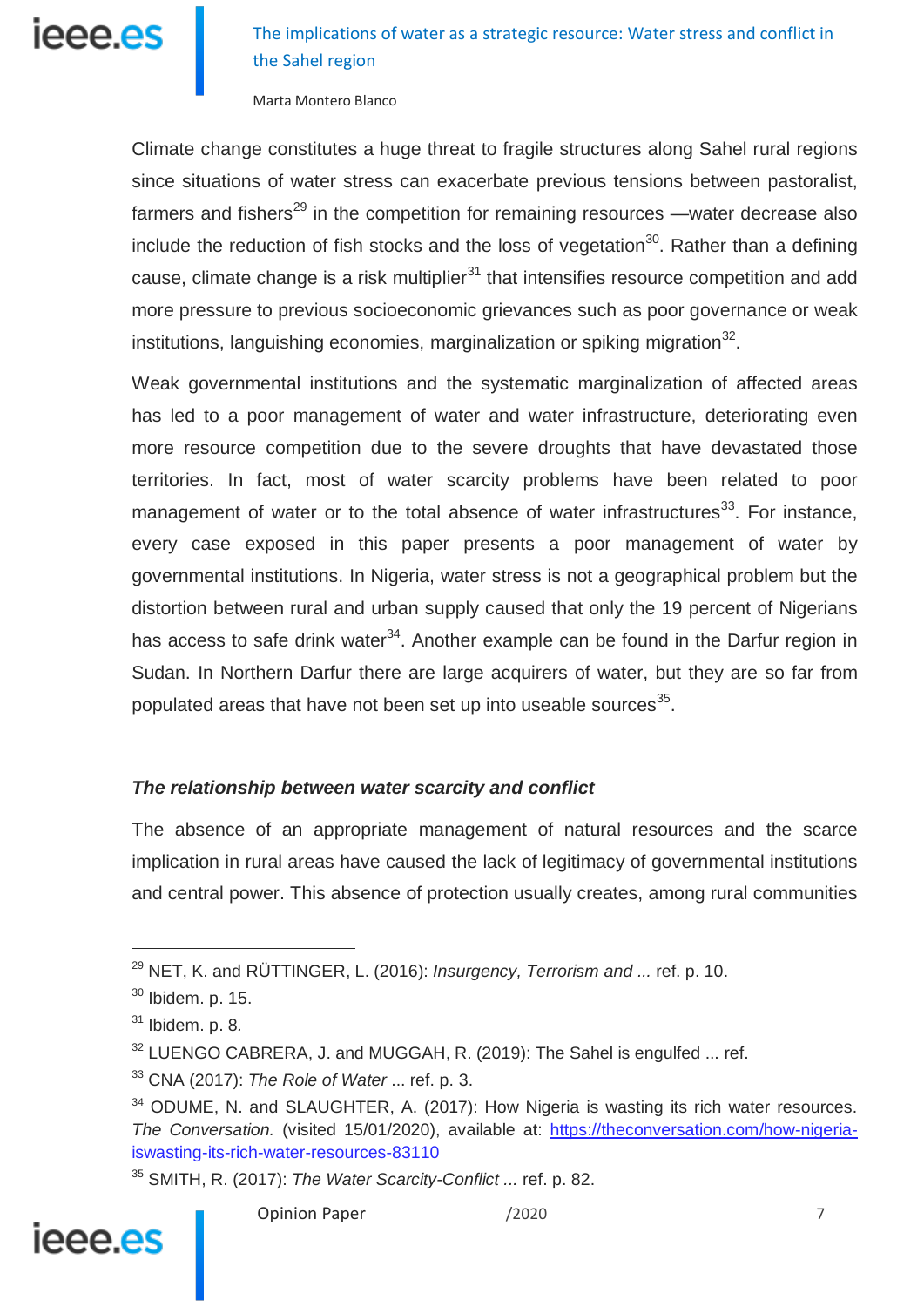## The implications of water as a strategic resource: Water stress and conflict in the Sahel region

Marta Montero Blanco

of those areas, the sense of frustration or marginalization<sup>36</sup>. Climate change can create a great sense of urgency<sup>37</sup>, leading to a search for another protection groups that can go from self-defence groups to terrorist organizations<sup>38</sup> and creating an appropriate environment for the emergence of terrorist groups<sup>39</sup>. Environmental pressures, thus, added to wider political and social strains contribute to the prevalence of non-state armed groups across the region $40$ .

As Piasse has pointed out, 'non-state armed groups can offer an alternative livelihoods and economic incentives to these most affected by environmental stresses, and a satisfying response to political and socioeconomic grievances<sup>,41</sup>. Non-state organizations can replace weak governments or non-governments as service providers. They can supply safe access to water in case of need and therefore win supporters and followers<sup>42</sup>. Even economic and social frustrations can picture extremist ideologies of terrorist groups increasingly attractive<sup>43</sup> that together with poor understanding of Islam and a low level of education make youth vulnerable targets for radicalization $44$ .

As it has been already showed, climate change and water stress contribute to trigger conflicts but at the same time, conflict deeply affects people's adaptation capacities. Thus, 'violence has undermined communities' capacity to adapt to climate change while climate change has compounded core drivers of the conflict and deepened the humanitarian crisis<sup>'45</sup>. This paradox is known as the conflict trap and states that those communities are facing at the same time the risks of both the rising of climate change and the on-going conflict<sup>46</sup>.

 $\overline{a}$ 

Opinion Paper /2020 /2020 8

# ieee es

<sup>36</sup> PIESSE, M. (2017): Boko Haram: Exacerbating and Benefiting ... ref. p. 4.

<sup>37</sup> CNA (2017): *The Role of Water* ... ref. p.11.

 $38$  KORTLAND, J. (2019): Water, Peace and  $\ldots$  ref.

<sup>39</sup> DARBY, M. (2017): Boko Haram terrorists ... ref.

 $40$  PIESSE, M. (2017): Boko Haram: Exacerbating and Benefiting  $\ldots$  ref. p. 3.

 $41$  Ibidem. p. 4.

<sup>42</sup> CNA (2017): *The Role of Water* ... ref. p. 35.

<sup>43</sup> NET, K. and RÜTTINGER, L. (2016): *Insurgency, Terrorism ...* ref. p. 17.

<sup>44</sup> Ibidem. p. 18.

<sup>45</sup> VIVEKANANDA, J. *et al*. (2019): *Shoring Up Stability ...* ref*.* p. 61.

<sup>46</sup> Ibidem*.* p. 46.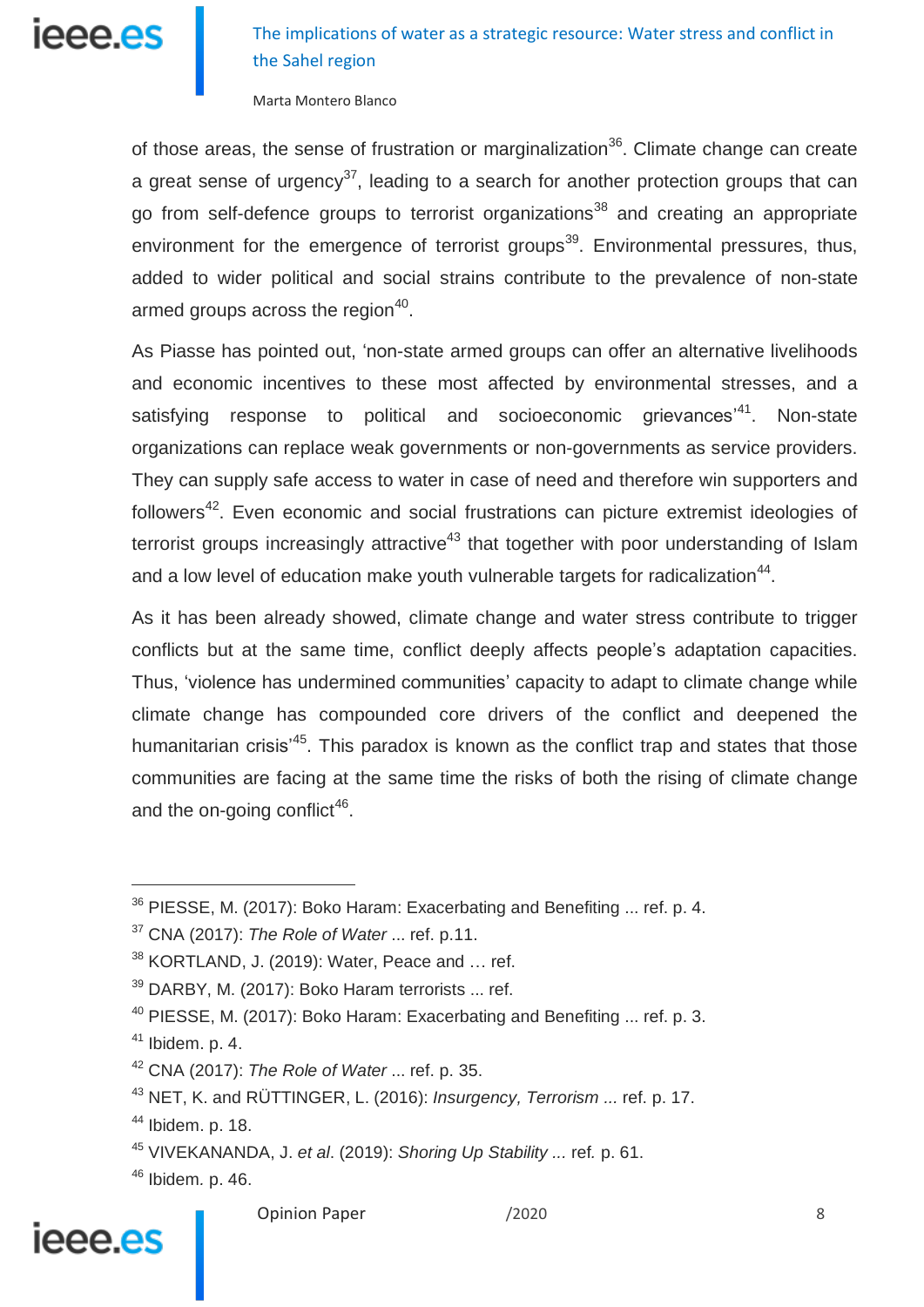

Marta Montero Blanco

#### **Paradigmatic cases in the Sahel**

The Sahel region is situated in the middle of the African continent and it has suffered severe droughts since the 1970s, damaging the development of different rural communities along different countries and causing social instability that has led to several violent conflicts. In this section, three cases in which water stress has been an significant trigger to violent conflict and the emergence of terrorist groups will be analysed: the case of Boko Haram in Northern Nigeria, the consolidation of Al Qaeda in the Islamic Maghreb (AQIM) in Mopti region in Mali and the violent conflict in the Darfur region of Sudan.

#### *Boko Haram and the Nigerian Case*

The Security Council of the United Nations included climate change as a conflict driver of Nigerian conflict<sup>47</sup>, linking the raise of Boko Haram to the tragic shrinking of Lake Chad. Therefore, the shrinking of Lake Chad and the following emerge of violence is one of the most graphic cases of this link between climate change and social conflict. The significantly decrease in Lake Chad since 1970 together with the bad management of natural resources by Nigerian government has delved social tensions and eroded the legitimacy of the government<sup>48</sup>.

At the same time, massive movements of population were spreading along Lake Chad basin, creating and adding more conflict between local communities and regional communities<sup>49</sup>. Lately, due to the emergence of Boko Haram and the proliferation of nogo areas have increased the competition over remaining fertile land between pastoralists and farmers<sup>50</sup>. Although the relationship between water stress and conflict is increasingly complex, water stress due to the poor management of resources in the Nigerian case seems to be highly connected with social instability, the deepening in social grievances against central government and the exacerbation of ethnic differences, lastly leading to the emergence of Boko Haram group.

## ieee.es

<sup>&</sup>lt;sup>47</sup> DARBY, M. (2018): Climate change affecting ... ref.

<sup>&</sup>lt;sup>48</sup> DARBY, M. (2017): Boko Haram terrorists ... ref.

<sup>49</sup> DARBY, M. (2018): Climate change affecting ... ref.

<sup>&</sup>lt;sup>50</sup> LUENGO CABRERA, J. and MUGGAH, R. (2019): The Sahel is ... ref.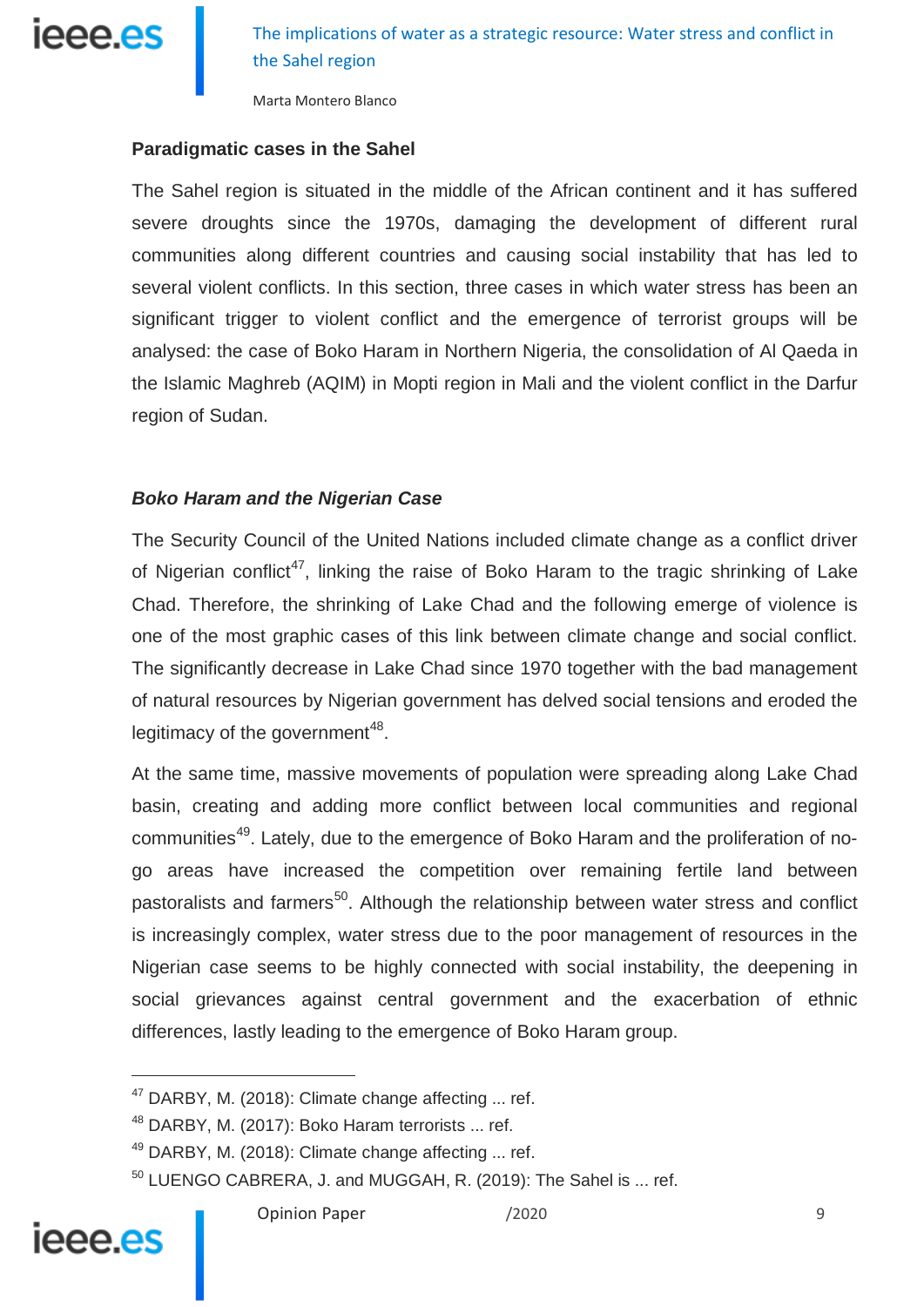

Marta Montero Blanco

### *Terrorism in Mali*

Mali is the second largest wetland in Africa but even so, thousands of people are trapped in violent conflicts between herders and farmers over natural resources<sup>51</sup>. The conflicts for land administration and several accusations of corruption has led to the discredit of the justice system creating a lot of frustration among vulnerable groups such as farmers and herders<sup>52</sup>. In this case, it is very important to focus at a local political context since the Mopti region join same features as Norther Nigeria: state institutions absent from rural areas and, in this case, AQIM replacing gradually the state as a security provider<sup>53</sup>.

African jihadist movements are focused in local grievances and usually arise from local or social dynamics, so most of the times, marginal communities tolerate the presence of those armed groups<sup>54</sup>. In the case of Mali, political marginalization has led inevitably to the emergence of jihadist groups and their following acceptance even support due to their anti-state or anti-elite discourse<sup>55</sup>, mobilizing rural pastoralists. Finally, it cannot be ignored that there are not only hate reasoning behind massive cooperation with those groups, but some join them looking for protection for themselves and for their families and hers<sup>56</sup>.

### *Conflict in Darfur region*

The conflict in the Darfur region also involved bad management of resources. Again, competition over scarce water led to violent confrontations this time between Arab pastoralist and black African farmers<sup>57</sup>. Since the last decades of the 20<sup>th</sup> century, the government of Mali has tried to stress the relation between those two ethnic groups and the combination of severe droughts affecting the Darfur region since 1970 and the

j

<sup>57</sup> SMITH, R. (2017): *The Water Scarcity* ... ref. p. 6.



## ieee.es

 $51$  KORTLAND, J. (2019): Water, Peace and  $...$  ref.

<sup>52</sup> Ibidem*.*

<sup>&</sup>lt;sup>53</sup> BENJAMINSEN, T. A. and BA, B. (2018): Why do Pastoralists in Mali join Jihadist Groups? A Political Ecological Explanation. *The Journal of Peasant Studies*, 46. p. 2.

 $54$  Ibidem. p. 3.

 $55$  Ibidem. p. 4.

<sup>56</sup> KORTLAND, J. (2019): Water, Peace and ... ref.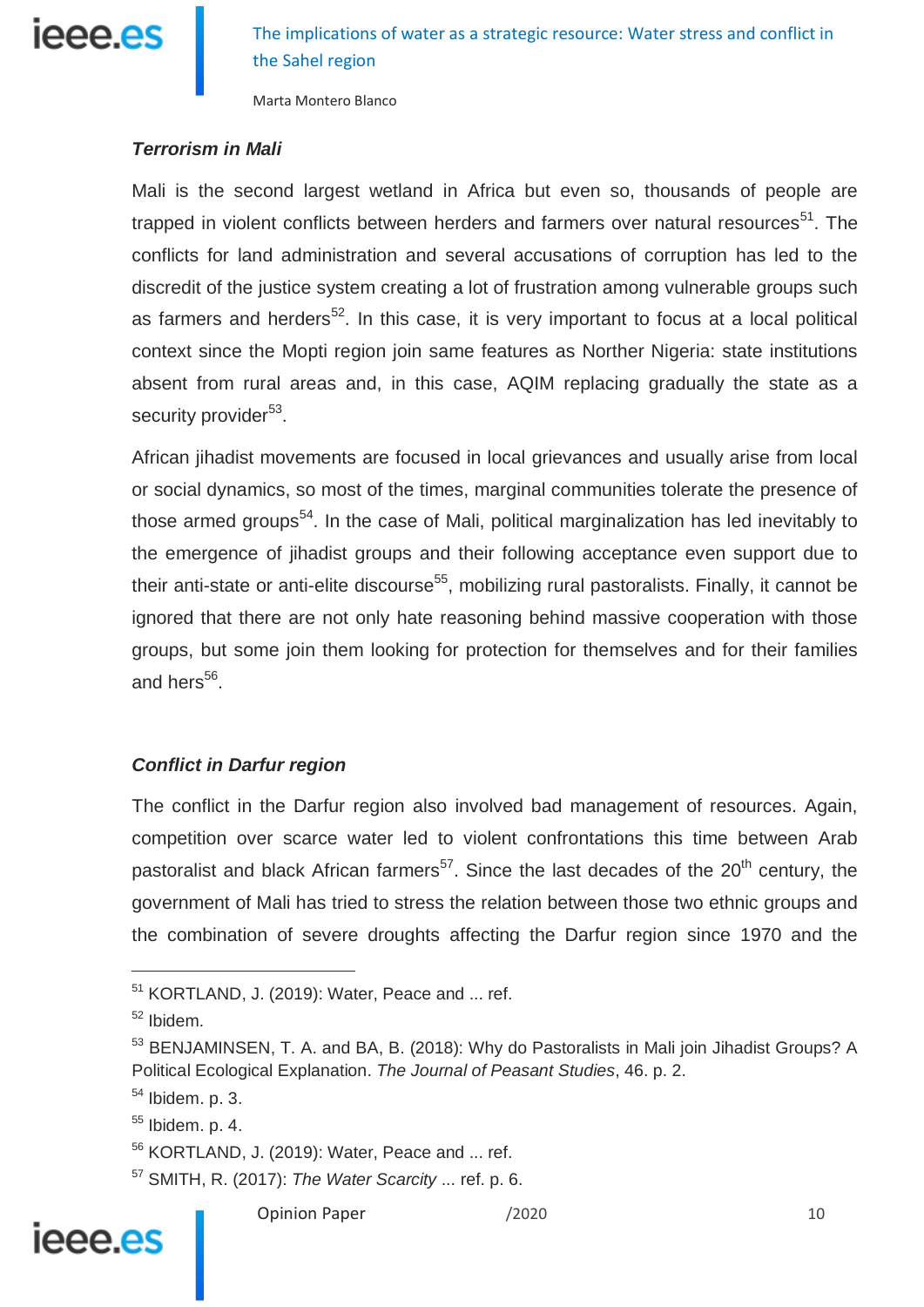

Marta Montero Blanco

unfairly distribution of resources, led in the beginning of the 2000s to a very violent conflict with water as one of the root causes<sup>58</sup>.

Since the 1970s, the region had seen a progressive desertification that has led to a massive migration looking for fertile lands which allow them to develop their livelihood<sup>59</sup>. The incrementation in population within certain areas increased the competition over water and land. Moreover, with the beginning of the conflict in 2003, the demand for water by cities rapidly increased leading to an even larger impact in Darfur's water sector<sup>60</sup>. The combination of environmental degradation together with the poor management of water due to the marginalization of the area, left the Darfur region impoverished and it exacerbated the previous tensions between different groups.

### **Conclusion**

During the last two decades, the international society has realized the serious threat that climate change is for human life. However, the impact of global warming could have different consequences depending in where it shows up. Governments of undeveloped countries will face more difficulties trying to address climate change threats due the lack of infrastructures. One of the most affected regions in the world is the Sahel region in which, as the UN has stated, global warming constitutes a serious threat for the development of several communities<sup>61</sup>.

Within climate change repercussions, water stress and rainfall uncertainty are highly related to social insecurity that lately can lead to violent conflict. Livelihood of Sahel communities such as the exposed in this paper, Northern Nigeria, Mali or the Darfur region, are highly reliant on climate sensitive activities, and little variation in rainfall patterns can produce massive migrations and even violent competition for the remaining natural resources. Therefore, although water scarcity is not a direct trigger of conflicts, it

[https://www.climatechangenews.com/2018/01/31/climate-change-affecting-stability-across-west](https://www.climatechangenews.com/2018/01/31/climate-change-affecting-stability-across-west-africa-sahel-un-security-council/)[africa-sahel-un-security-council/](https://www.climatechangenews.com/2018/01/31/climate-change-affecting-stability-across-west-africa-sahel-un-security-council/)



 $58$  Ibidem, p 5-6.

 $59$  Ibidem. p. 81.

 $60$  Ibidem. p. 83.

<sup>&</sup>lt;sup>61</sup> DARBY, M. (2018): Climate change affecting stability across West Africa and Sahel: UN Security Council. *Climate Home News*. (visited on 30/12/2019), available at: